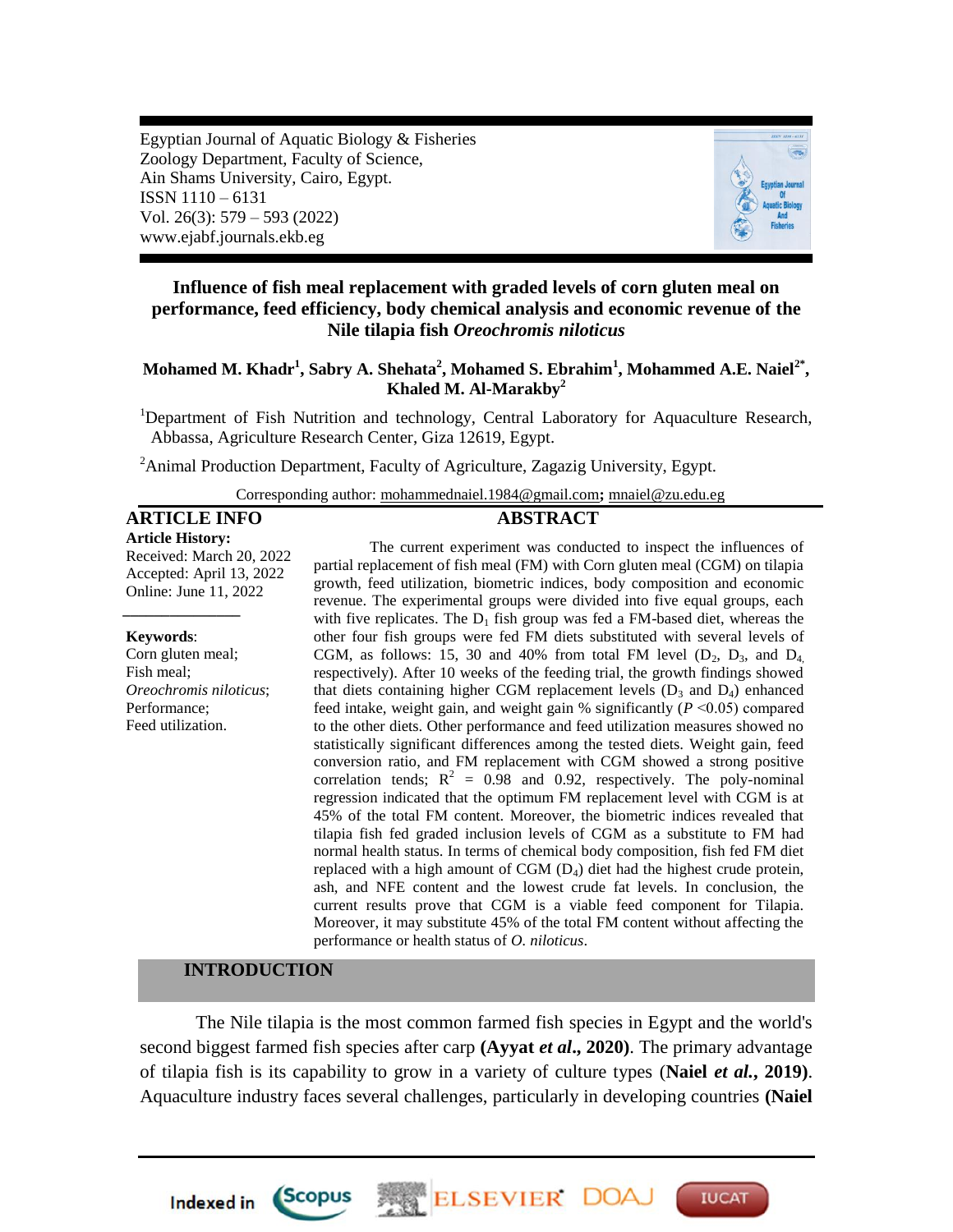*et al***., 2020a)**. Mainly, aquatic feeds which are the major recurrent expenses in aquaculture farms, accounting for approximately 40% to 70% of total essential cost; thus, new unconventional feed component resources are urgently needed (**Naiel** *et al***., 2020b)**. Specifically, the major challenge facing the aquaculture sector is the sustainability and availability of fishmeal (FM) as the primary necessary protein source in aquatic diets **(Ayyat** *et al***., 2021)**. Nowadays, only few other protein sources have been recommended as FM alternatives (**El-Sayed, 1999; Ding** *et al.***, 2015; Wang** *et al***., 2019** and **Khafaga**  *et al***., 2020)**.

One of the effective strategies to achieve long-term output, while keeping fish feed low cost is using appropriate plant feedstuffs as an alternate protein source for FM **(Sivaramakrishnan** *et al***., 2021)**. Corn gluten meal (CGM) is a plant-based by-product of the corn-starch industry with a high protein level (**Bulut** *et al***., 2014)**. Also, it is wellknown that CGM is deficient in lysine and arginine **(Amerio** *et al***., 1998).** Thus, CGM is a good alternative to FM because of its low content of anti-nutritional elements and crude fiber, as well as its adequate content of essential amino acids, especially arginine and lysine, which are supplied in adequate amounts **(Pereira & Oliva**‐ **Teles, 2003)**.

Recently, CGM has been investigated as a replacer of FM for numerous fish species such as, Asian seabass, *Lates calcarifer* (**Nandakumar** *et al***., 2017)**; striped catfish, *Pangasianodon hypophthalmus* (**Güroy** *et al***., 2013)**; common carp, *Cyprinus carpio* (**Jahanbakhshi** *et al***., 2012)**; puffer, *Takifugu fasciatus* **(Zhong** *et al***., 2011)** and rainbow trout, *Oncorhynchus mykiss* **(Gerile & Pirhonen, 2017)** with no harmful effects on growth or general health status of the studied fish. No previous study was conducted on the impact of replacing FM with a graded percentage of CGM on tilapia performance, feed efficiency, chemical body analysis, some biometric indices, and economic revenue, thus the current would be the first to address this issue.

## **MATERIALS AND METHODS**

## *1. Experimental groups and rearing condition*

The experimental work was assigned in the wet laboratory belonging to the Department of Fish Nutrition and Technology, Central Laboratory for Aquaculture Research, Abbassa. Apparently healthy tilapia fish  $(37.09\pm0.02 \text{ g})$  were obtained from a governate fish hatchery belonging to the central laboratory for aquaculture research. Fish were acclimatized to lab conditions and fed a basal diet for the first two weeks. The fish used in the feeding trial were randomly allocated into four equal groups as follow;  $D_1$ , fed fish meal-based diet (control group);  $D_2$ , fed CGM-based diets (replace 15% of total FM content with CGM);  $D_3$ , fed CGM-based diets (replace 30% of total FM content with CGM); D<sub>4</sub>, fed CGM-based diets (replace 45% of total FM content with CGM). Each group has five replicates, with ten fish per 100 L aquarium. The aquaria were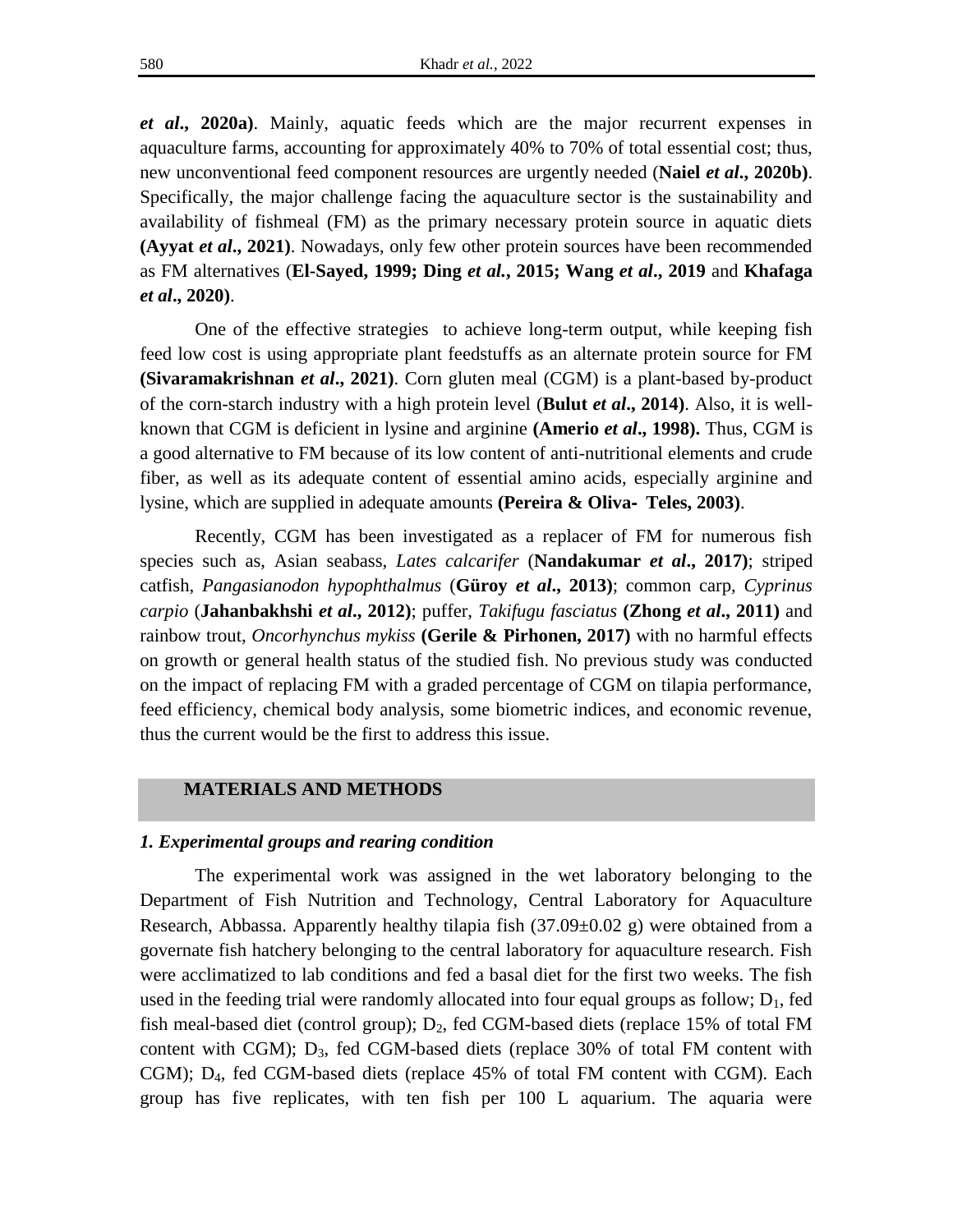continuously supplied with continuous aeration through air diffuser stones. Throughout the feeding trial, about 40% of the water in the aquarium was syphoned daily and refilled with dechlorinated clean water. Fishes were fed to apparent satiation twice daily (10.00 and 16.00) then after 30 min, uneaten diets were collected and dried to determine the actual consumed feed. The water quality criteria were measured biweekly and found to be in adequate range as ascribed by **Boyd & Tucker, (2012)** throughout the feeding trial (water temperature, dissolved oxygen, pH and total ammonia-N were  $27\pm2\degree C$ , 5.5-6.5 mg/L, 7.5-7.8 and 0.12 mg/L ,respectively). The fish were kept in a natural photoperiodicity (12 L: 12 D).

\_\_\_\_\_\_\_\_\_\_\_\_\_\_\_\_\_\_\_\_\_\_\_\_\_\_\_\_\_\_\_\_\_\_\_\_\_\_\_\_\_\_\_\_\_\_\_\_\_\_\_\_\_\_\_\_\_\_\_\_\_\_\_\_\_\_\_\_\_\_\_\_\_\_\_\_\_\_\_\_\_\_\_

## *2. Preparing formulated diets*

Four isolipidic (8%) and isonitrogenous (32%) diets were prepared to determine the feasibility of CGM as a potential component to replace fish meal. The studied meals were manufactured by replacing a particular portion of fish meal with corn gluten meal on a weight-for-weight basis at 0% (control), 15%, 30%, and 45 %. **Table (1)** shows the chemical analysis of FM and CGM, whereas **Table (2)** illustrates the composition of the tested diets and their chemical components. Methionine and lysine deficiencies were repaired by including methionine and lysine supplements in all CGM-based meals except the control diet. In a micropulverizer, the coarse feed materials were crushed and sieved through a 0.3-mm sieve. Using an electronic blender, all of the prepared materials were mixed and homogenized. The prepared diet was turned into soft dough by adding the required amount of water, and then steam baked for 10 min, chilled, and pelletized using a 2.0-mm die in a small-scale laboratory extruder (Diamond America Co.). The cold extruded pelleted diets were dried in an oven at 50 °C until the moisture percentage reached below 10%. The oven-dried tested diets were packaged in airtight bags and preserved inside refrigerator until use.

| <b>Parameters</b>  | Fish meal (FM) | Corn gluten meal (CGM) |
|--------------------|----------------|------------------------|
| Dry matter         | 89.48          | 91                     |
| Organic matter     | 75.1           | 88.9                   |
| Crude protein      | 59.9           | 60.4                   |
| <b>Crude fat</b>   | 10.8           | 1.8                    |
| <b>Crude fiber</b> | 0.8            | 1.5                    |
| Carbohydrate       | 3.6            | 25.2                   |
| Ash                | 14.38          | 2.1                    |
| Gross energy $*$   | 454.59         | 461.22                 |

| <b>Table (1):</b> Chemical analysis (%) of fish meal (FM) and corn gluten meal (CGM). |  |  |  |
|---------------------------------------------------------------------------------------|--|--|--|
|---------------------------------------------------------------------------------------|--|--|--|

\*Gross energy calculation based on values of CP, EE and NFE, 5.64, 9.44 and 4.11 kcal/g respectively. According to **NRC (1993)**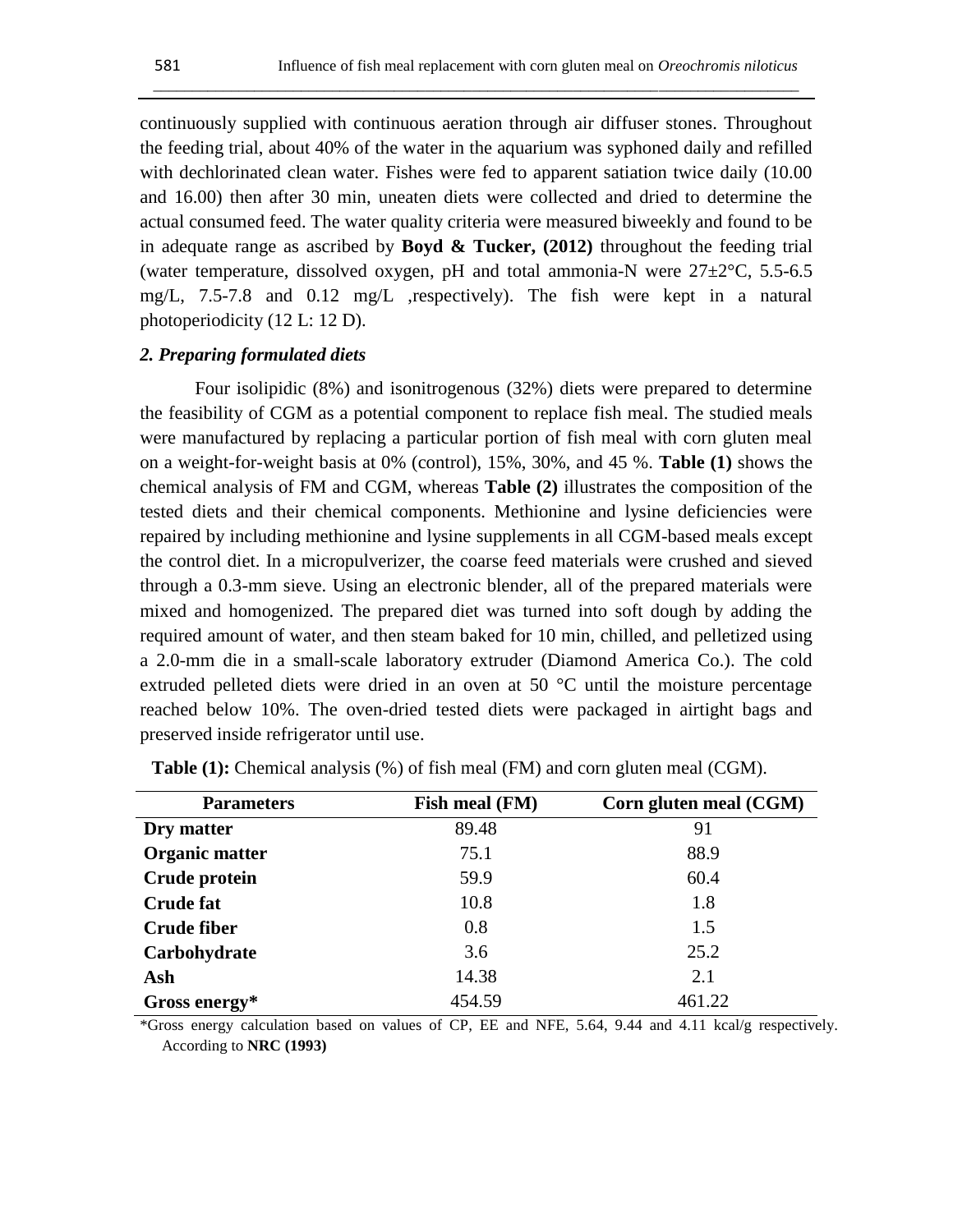|                                   | <b>Experimental diets</b> |                |                |                |  |  |  |
|-----------------------------------|---------------------------|----------------|----------------|----------------|--|--|--|
| <b>Items</b>                      | $D_1$                     | $\mathbf{D}_2$ | $\mathbf{D}_3$ | $\mathbf{D}_4$ |  |  |  |
| <b>Diets formulation</b>          |                           |                |                |                |  |  |  |
| <b>Fish meal</b>                  | 20                        | 17             | 14             | 11             |  |  |  |
| Corn gluten meal                  | $\Omega$                  | 3              | 6              | 9              |  |  |  |
| Soy bean meal                     | 37.5                      | 37.5           | 37.5           | 37.5           |  |  |  |
| <b>Yellow corn</b>                | 20.5                      | 20.5           | 20.5           | 20.5           |  |  |  |
| <b>Wheat flour</b>                | 15                        | 13             | 11             | 7              |  |  |  |
| Oil fish                          | 3                         | 3              | 3              | 3              |  |  |  |
| Vegetable oil                     | $\overline{2}$            | $\overline{2}$ | $\overline{2}$ | $\overline{c}$ |  |  |  |
| Premix <sup>a</sup>               | $\overline{c}$            | $\overline{2}$ | $\overline{2}$ | $\overline{2}$ |  |  |  |
| <b>Methionine</b>                 | $\mathbf{0}$              | 0.25           | 0.5            | 1              |  |  |  |
| Lysine                            | $\mathbf{0}$              | 1.25           | 2.5            | 5              |  |  |  |
| <b>Threonine</b>                  | $\Omega$                  | 0.5            | 1              | $\overline{c}$ |  |  |  |
| <b>Total</b>                      | <b>100</b>                | 100            | <b>100</b>     | 100            |  |  |  |
| <b>Proximate composition %</b>    |                           |                |                |                |  |  |  |
| Dry matter                        | 100                       | 100            | 100            | 100            |  |  |  |
| Organic matter                    | 96.06                     | 96.42          | 96.79          | 97.16          |  |  |  |
| Crude protein                     | 31.98                     | 31.99          | 32.01          | 32.03          |  |  |  |
| <b>Ether extract</b>              | 8.94                      | 8.67           | 8.4            | 8.13           |  |  |  |
| <b>Crude fiber</b>                | 3.56                      | 3.56           | 3.61           | 3.63           |  |  |  |
| Nitrogen free extract             | 37.84                     | 38.49          | 39.13          | 39.79          |  |  |  |
| Ash                               | 3.94                      | 3.58           | 3.21           | 2.84           |  |  |  |
| $GE(kcal / kg$ diet) <sup>b</sup> | 4203                      | 4204           | 4205           | 4209           |  |  |  |

**Table (2):** Ingredients, formulation and chemical analysis of the tested diets

<sup>a</sup>Vitamin premix supplied the diet with (mg/ kg dry diet): retinol (VA) 10,000 international units (IU); cholecalciferol (VD) 1,500 IU; tocopherol (VE) 2500 IU; menadione (VK), 40; thiamin (VB1), 1; riboflavin (VB2), 9; pyridoxine (VB6),3; cyanocobalamin (VB12), 0.1 folicacid, 1.5; anti scorbic acid (VC),60. <sup>a</sup> Mineral premix consisted of (mg/kg dry diet): 30000 Mg Copper, 250 Iodine, 300 Selenium, 50000 Manganese, 400 Cobalt, 60000 Zinc and 3000 Gm\ 30Kg CaCo3.

<sup>b</sup>: Gross energy calculation based on values of 5.64 kcal/g CP, 9.44 kcal/g EE and 4.11 kcal/g NFE. According to **NRC (1993)**

## *3. Performance and feed efficiency parameters*

The fish were weighed at the beginning and end of the trial to estimate the initial (IW) and final (FW) weights. For calculated consumed diet, the subsequent live body weight was recorded biweekly. Growth and feed efficiency measurements were computed as listed below:

- Weight gain, WG  $(g) = W_F W_I$
- Weight gain percent, WG  $\% = \{ (W_F W_I) / W_I \}^* 100$
- **Feed conversion ratio, FCR = FI/WG**
- Specific growth rate, SGR (g day-1) =  $((\text{Ln } W_F \text{Ln } W_I)/T) \times 100$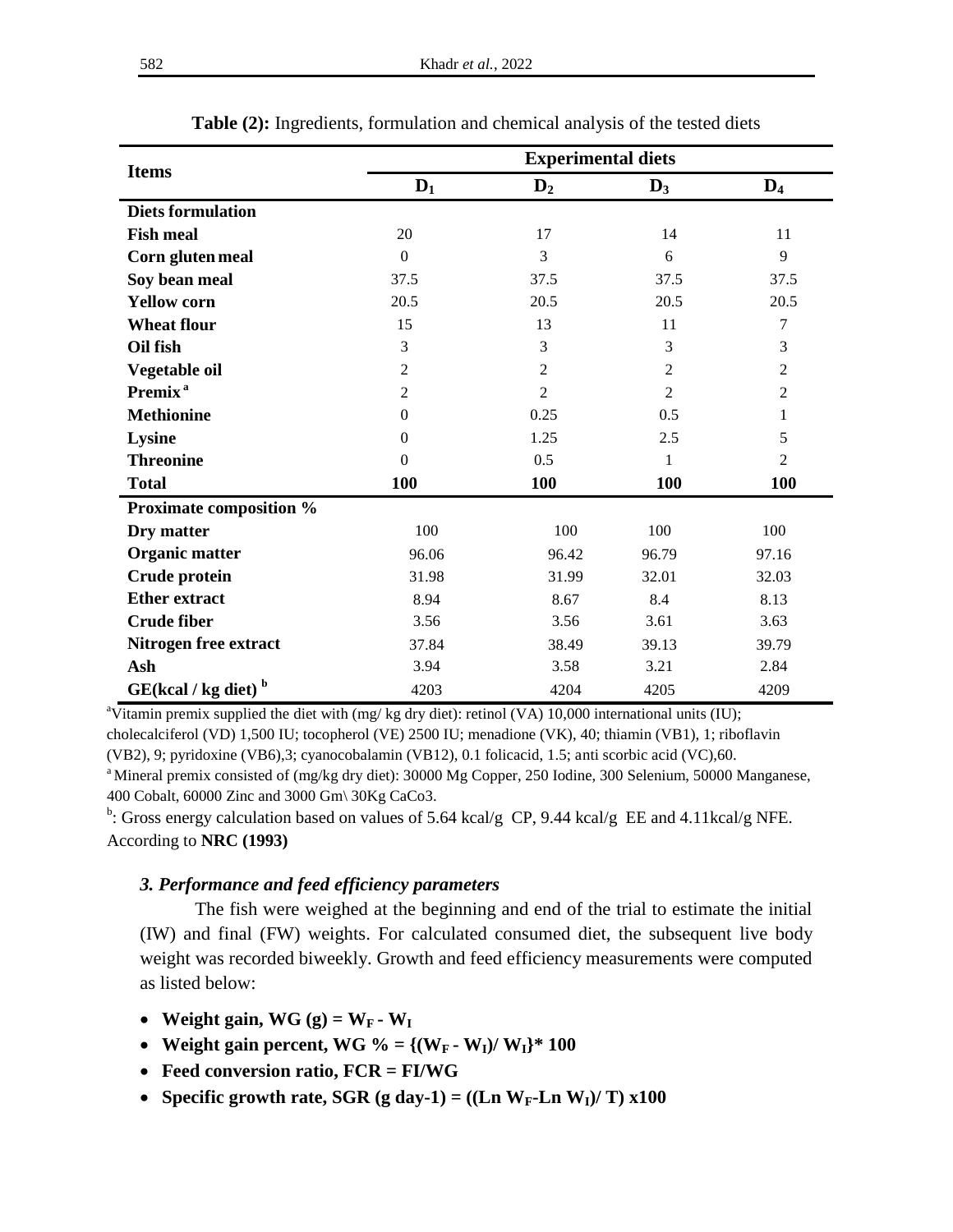\_\_\_\_\_\_\_\_\_\_\_\_\_\_\_\_\_\_\_\_\_\_\_\_\_\_\_\_\_\_\_\_\_\_\_\_\_\_\_\_\_\_\_\_\_\_\_\_\_\_\_\_\_\_\_\_\_\_\_\_\_\_\_\_\_\_\_\_\_\_\_\_\_\_\_\_\_\_\_\_\_\_\_

- **Feed efficiency ratio FER (g/g) = WG/FI**
- **Protein efficiency ratio, PER (g/g) = WG/PI**
- Survival rate  $SR = \{(N_I N_F)/N_I\}$  \*100

## **Where:**

 $W_F$  is Final weight (g);

 $W_I$  is Initial weight (g);

**FI** is feed intake, is the total consumed diet (g);

**T** is the feeding trial period (days);

PI is protein intake, is the amount of protein consumed (g);

 $N_I$  is fish number at the starting of experiment;

 $N_F$  is fish number at the end of experiment

## *4. Chemical analysis of fish flesh and diet samples*

The proximate analysis of the tested diets, as well as the total body chemical composition of fish samples, were carried out in accordance with standard **AOAC (2012)** methods. Three fish from each tank were taken at the end of the feeding experiment for whole chemical body analysis. Prior to assessing the whole-body composition, fish were killed using an overdose of anaesthetic. The fish samples were freshly weighed and then dried at 105 °C for 24 hr to estimate moisture content. The dried specimens were gathered and analyzed.

Crude protein (CP) was estimated using Kjeldahl as ascribed by **Sader** *et al***. (2004)**. Crude lipids (CL) were determined by a Soxhlet system (SOCS, Pelican, India), using petroleum ether extraction method. The total ash was measured after 6 hrs of ignition of sample at  $600 \degree C$  in a muffle furnace. In addition, following acid and alkali digestion and mass loss by burning at 600 °C for 3 hrs, crude fiber was estimated following **Nandakumar** *et al***. (2017)** protocol. The Nitrogen-free extract (NFE) was calculated according to the following formula; NFE=  $1000 - (CP + CL + CF + Ash)$ . All chemical examinations were performed using five replicates, and the findings were evaluated on a wet weight basis.

## *5. Body indices measurements*

At the end of the feeding trial, fish were anaesthetized using clove oil at a concentation of 0.5 ml  $L^{-1}$  then the total length and weight of each fish were recorded. Hence, the condition factor (CF) was calculated using the following formula:

# **CF= l00W/L<sup>3</sup>** ;

Where: **W**, is the weight of the fish body (g); and L is the length of fish (cm). Five fish from each aquarium were randomly collected to determine the biometric indices. The liver and viscera of fish were dissected out and weighed for calculating the hepatosomatic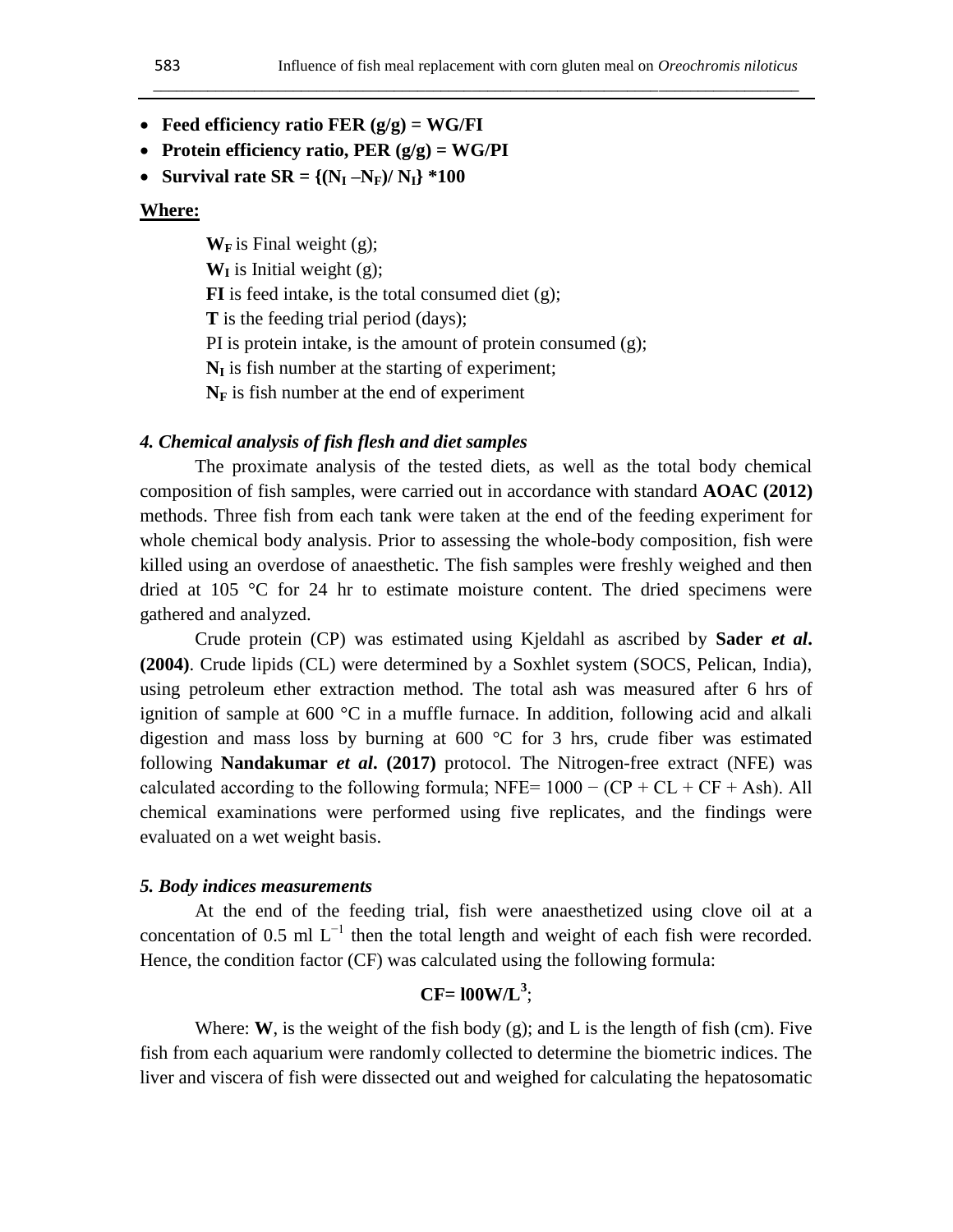index (HSI) and viscerosomatic index (VSI) as ascribed by **Syed** *et al***. (2015)**. Furthermore, the total length of the intestinal tract was measured to the nearest cm.

## *6. Economic analysis*

The costs of consumed feed and the pricing of harvested fish were used to determine the economic impact of the experimental diets. The cost of the examined diets was estimated in Egyptian Pounds (L.E.) and then adjusted to US Dollars (\$) using the following formulae, as ascribed by **Abo-Taleb** *et al***. (2021)**:

Incidence cost = the income of the harvested fish  $(102.11 \text{ US})$  + the cost of consumed feed to harvest 1000 fish (6)

Income from fish = the cost of 1000 fish (102.11 US\$) x Survival percentage (7)

Profit rate  $=$  income from fish /cost of feed intake (1000 fish) (8)

Economic conversion rate (ECR) = consumed diet (g)/gain of weight (g) (9)

The cost is for 1 kg of each of  $D_1$ ,  $D_2$ ,  $D_3$  and  $D_4$  which were 0.81, 0.71, 0.69, and 0.66 US\$, respectively.

## *7. Statistical Analysis*

Data were statistically examined for significant differences between treatments applying one-way analysis of variance (ANOVA), whereas Tukey's range tests were operated to identify the significance letters between the means of the treatment. The collected data were analyzed using SPSS version 22.0 software. All data were presented as mean  $\pm$  SE.

**RESULTS** 

## *1. Performance and efficiency of feed*

During the 10 weeks of the feeding trial period, no mortality was recorded for tilapia fish fed the examined diets with or without CGM inclusion. Growth and feed utilization of fish fed the FM  $(D_1)$  or diets containing CGM as fish meal replacers  $(D_2,$ D3, and D4) are illustrated in **Table (3)**. Significantly (p˂0.05) higher feed intake, weight gain and weight gain percent were observed for fish fed either  $D_3$  or  $D_4$  diets similar to  $D_1$ diets compared to the other diets. The other growth and feed utilization parameters such as FCR, SGR, PER and FER showed no significant differences between all experimental diets.

The relation between WG, FCR, and high FM replacement concentrations with CGM revealed line polynomial regression trends with strong correlation  $R^2 = 0.98$  and 0.92, respectively, which proved that the most propionate replacement level of FM with CGM could be specifically at 45% according to tested diets (**Fig. 1**).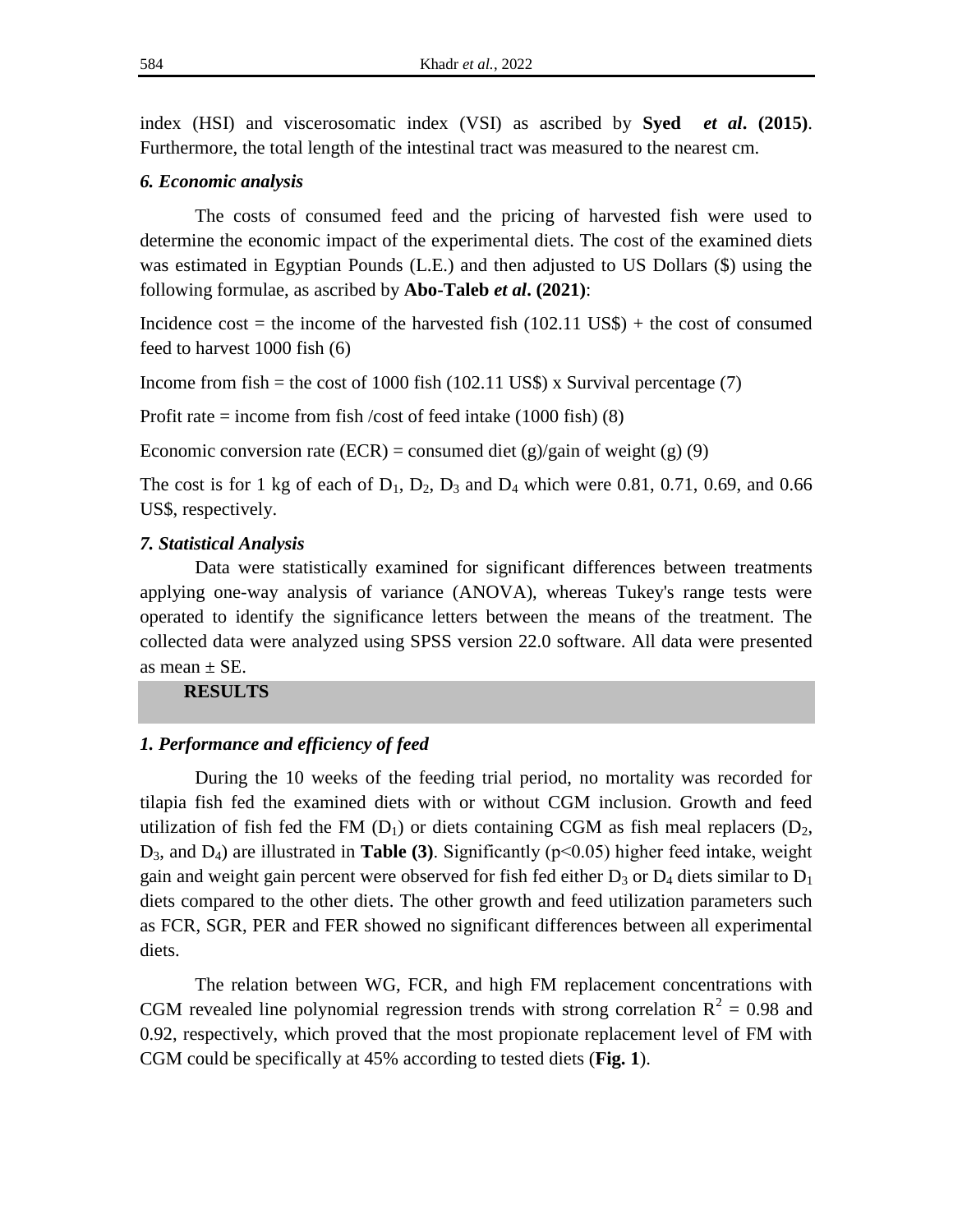## *2. Whole fish body chemical analysis*

The whole-fish-body chemical analysis of tilapia fish fed the Fm based diet and CGM as FM replacer is shown in **Table (4)**. Amongst all tested diets, the tilapia fish fed the diet D4 attained the highest significant (p˂0.05) body proximate compositions of CP, NFE, and ash levels, as well as they showed the lowest significant ( $p < 0.05$ ) level of CF. Also, there were no significant changes in moisture and OM % between fish groups given FM or CGM-based diets **(Table 4)**.

\_\_\_\_\_\_\_\_\_\_\_\_\_\_\_\_\_\_\_\_\_\_\_\_\_\_\_\_\_\_\_\_\_\_\_\_\_\_\_\_\_\_\_\_\_\_\_\_\_\_\_\_\_\_\_\_\_\_\_\_\_\_\_\_\_\_\_\_\_\_\_\_\_\_\_\_\_\_\_\_\_\_\_



**Fig. (1).** Poly-nominal regression of different weight gain (a) and feed conversion ratio (b) in tilapia fish diets influenced by fish meal substitution % with Corn Gluten meal (CGM)

|  |  | <b>Table (3):</b> Effect of fish meal replacement with corn gluten meal on growth performance |  |  |  |  |
|--|--|-----------------------------------------------------------------------------------------------|--|--|--|--|
|  |  | and feed utilization indices of tilapia fish.                                                 |  |  |  |  |

|                     | <b>Experimental diets</b>      |                                |                               |                               |         |  |  |
|---------------------|--------------------------------|--------------------------------|-------------------------------|-------------------------------|---------|--|--|
| <b>Measurements</b> | $\mathbf{D}_1$                 | $\mathbf{D}_2$                 | $\mathbf{D}_3$                | $\mathbf{D}_4$                | P value |  |  |
| IW(g)               | $37.10 \pm 0.01$               | 37.09±0.01                     | $37.11 \pm 0.02$              | $37.09 \pm 0.02$              | 0.852   |  |  |
| FW(g)               | $70.94 \pm 0.43$               | $70.84 \pm 0.58$               | $71.06 \pm 0.79$              | $71.13 \pm 0.95$              | 0.054   |  |  |
| $FI$ (g/fish)       | $50.08 \pm 0.94$ <sup>ab</sup> | $49.28 \pm 0.84^b$             | $50.58 \pm 0.51$ <sup>a</sup> | $48.33 \pm 0.88^b$            | 0.016   |  |  |
| WG(g)               | $33.84 \pm 1.00^a$             | $33.75 \pm 0.67$ <sup>ab</sup> | $33.95 \pm 0.49^a$            | $34.04 \pm 0.67$ <sup>a</sup> | 0.012   |  |  |
| <b>WG %</b>         | $912.13 \pm 2.08^a$            | $909.94 \pm 1.68^{\circ}$      | $914.85 \pm 1.38^a$           | $917.76 \pm 2.08^{\text{a}}$  | 0.015   |  |  |
| $FCR$ $(*)$         | $1.48 \pm 0.38$                | $1.46 \pm 0.16$                | $1.49 \pm 0.64$               | $1.42 \pm 0.92$               | 0.048   |  |  |
| $SGR (g day-1)$     | $0.93 \pm 1.08$                | $0.92 \pm 0.86$                | $0.93 \pm 0.58$               | $0.93 \pm 1.14$               | 0.112   |  |  |
| PER $(g/g)$         | $2.11 \pm 0.85$                | $2.14 \pm 1.12$                | $2.10\pm0.16$                 | $2.20 \pm 0.81$               | 0.162   |  |  |
| FER(g/g)            | $0.67 \pm 0.96$                | $0.68 \pm 0.18$                | $0.67 \pm 0.36$               | $0.70 \pm 1.64$               | 0.051   |  |  |
| SR(%)               | 100                            | 100                            | 100                           | 100                           | 0.552   |  |  |

IW, initial weight; FW, final weight; FI, feed intake; WG, weight gain; WG%, weight gain percentage; FCR, feed conversion ratio; SGR, specific growth rate; PER, protein efficiency ratio; FER, feed efficiency ratio; SR, survival rate. Values are means  $\pm$  SE. Means in the same row with different superscript are significantly (p $\leq$ 0.05) different. **D**<sub>1</sub>, fish group fed fish meal-based diets; **D**<sub>2</sub>, fish group fed fish meal replacement with 15% corn gluten meal diets; **D3 ,** fish group fed fish meal replacement with 30% corn gluten meal diets; **D<sup>4</sup> ,** fish group fed fish meal replacement with 45% corn gluten meal diets.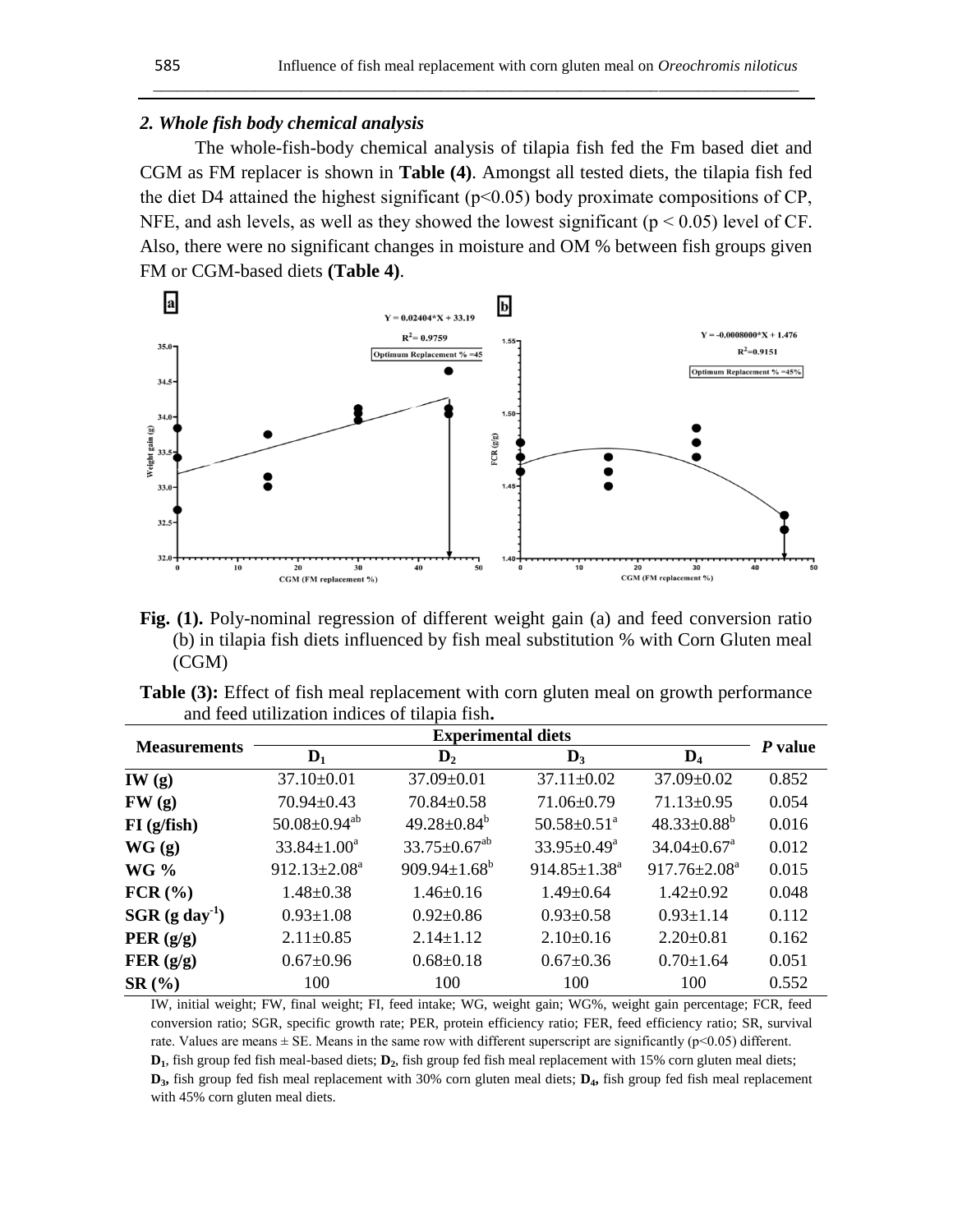## *3. Biometrics indices*

The biometric measurements of the CF, HIS, VSI and intestine total length of tilapia fish exhibited normal fish health status that fed the basal diet (D1) or FM replacement level with 30% CGM (D3). The fish fed FM replacement with graded levels of CGM recorded high significance differences (p˂0.001) in HSI values. The low HSI values were found to be correlated with the  $D_3$  fish group fed CGM and FM based diet. Other body biometric indicators, such as CF, VSI, and total intestinal length, revealed no statistically significant differences between all examined groups **(Table 5)**.

## *4. Economic revenue*

The economic–profit analysis of tilapia fish fed FM replacement with graded levels of CGM is represented in **Table (6)**. In the compartment with the FM based diet group, the obtained results showed that the lowest cost of feed  $(1.357 \text{ US}$ \$ 1000 fish<sup>-1</sup>), incidence cost  $(103.47 \text{ US}$ \$ 1000 fish<sup>-1</sup>), and the maximum profit index  $(75.25 \text{ US}$ \$) were recorded with fish fed D4 **(Table 6)**. There were no significant differences in the other estimated economic characteristics between the FM based diet and the other CGM based diet. However, the ECR was enhanced by increasing the CGM substituting level of FM from 15 to 30% by 9.1% and 8%, respectively.

| <b>Parameters</b> |                               | <b>Experimental diets</b>      |                               |                               | P value |
|-------------------|-------------------------------|--------------------------------|-------------------------------|-------------------------------|---------|
|                   | $\mathbf{D}_1$                | $\mathbf{D}_2$                 | $\mathbf{D}_3$                | $\mathbf{D}_4$                |         |
| <b>Moisture</b>   | $72.53 \pm 0.41$              | $74.92 \pm 1.51$               | $72.96 \pm 2.56$              | $74.25 \pm 1.50$              | 0.587   |
| <b>OM</b>         | $82.03 \pm 1.08$              | $80.25 \pm 1.73$               | $81.58 \pm 2.99$              | $79.97 \pm 1.28$              | 0.632   |
| $\bf CP$          | $46.02 \pm 0.79$ <sup>c</sup> | $47.36 \pm 0.36$ <sup>bc</sup> | $47.92 \pm 2.38^{ab}$         | $48.82 \pm 1.34$ <sup>a</sup> | 0.002   |
| CF                | $27.45 \pm 1.34^{\circ}$      | $25.60 \pm 2.80^{ab}$          | $23.46 \pm 1.97^b$            | $21.07 \pm 0.90$ <sup>c</sup> | 0.012   |
| <b>NFE</b>        | $8.42 \pm 1.70^b$             | $10.32 \pm 3.51$ <sup>a</sup>  | $7.46 \pm 2.53$ <sup>c</sup>  | $9.71 \pm 1.69^{\text{a}}$    | 0.042   |
| Ash               | $17.97 \pm 1.08$ <sup>c</sup> | $19.75 \pm 1.73^b$             | $18.42 \pm 2.99$ <sup>c</sup> | $24.03 \pm 1.28^a$            | 0.023   |

Table (4): Effect of fish meal replacement with corn gluten meal on whole chemical body composition of Nile tilapia fish (DM % basis).

OM, organic matter; DM, dry matter; CP, crude protein; CF, crude fat; NFE, nitrogen free extract Values are means  $\pm$ SE. Means in the same row with different superscript are significantly (p˂0.05) different.

**D1** , fish group fed fish meal-based diets; **D<sup>2</sup> ,** fish group fed fish meal replacement with 15% corn gluten meal diets; **D3** , fish group fed fish meal replacement with 30% corn gluten meal diets; **D<sup>4</sup>** , fish group fed fish meal replacement with 45% corn gluten meal diets.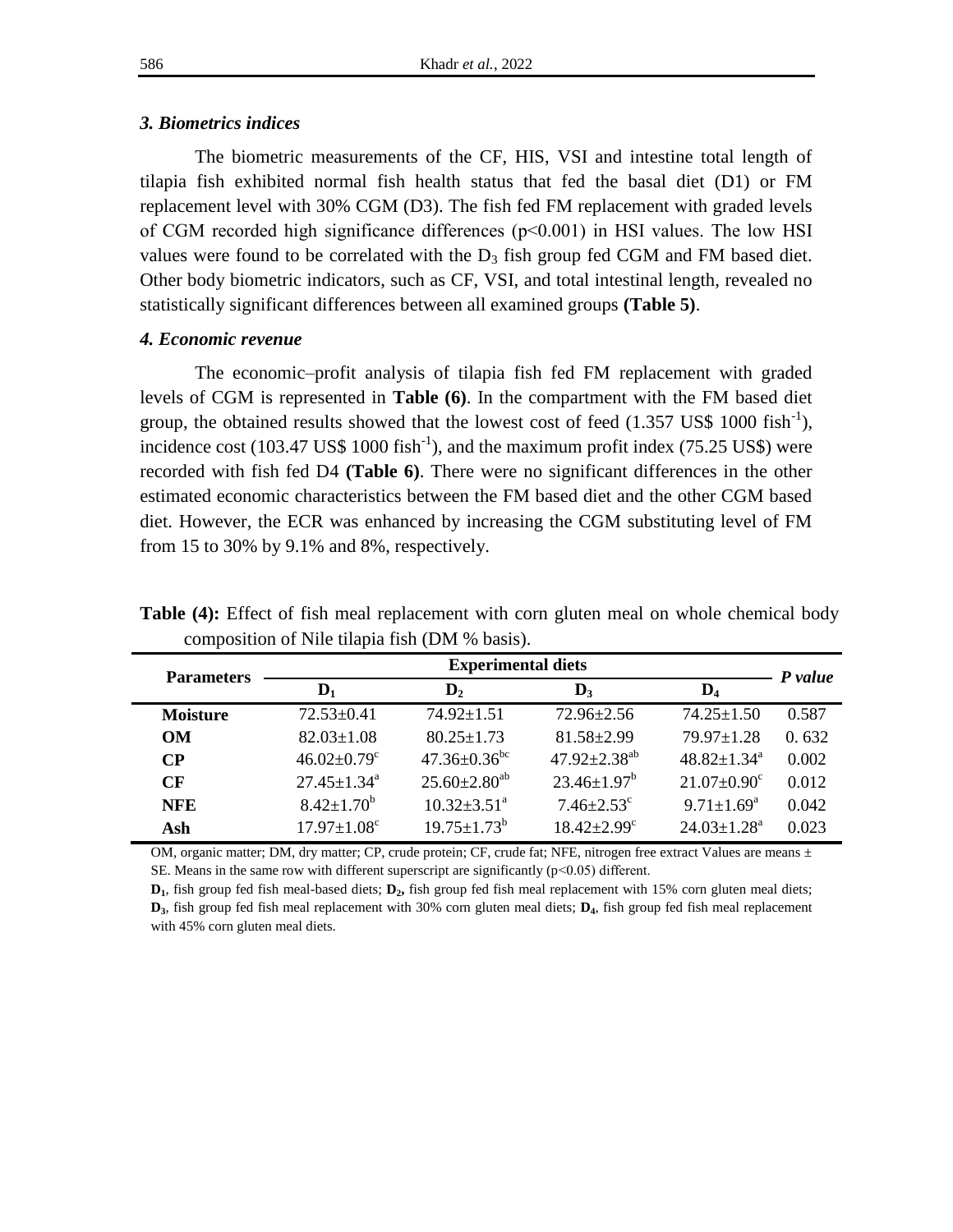| <b>Item</b>   |                              | <b>Experimental diets</b> |                   |                    |         |  |  |  |
|---------------|------------------------------|---------------------------|-------------------|--------------------|---------|--|--|--|
|               | $\mathbf{D}_1$               | $\mathbf{D}_2$            | $\mathbf{D}_3$    | $\mathbf{D}_4$     | P value |  |  |  |
| CF            | $1.76 \pm 0.14$              | $1.81 \pm 0.08$           | $1.84 \pm 0.13$   | $1.84 + 0.15$      | 0.056   |  |  |  |
| $HSI, \%$     | $9.64 \pm 2.91^{\mathrm{b}}$ | $13.27 \pm 3.16^a$        | $8.97 \pm 1.02^b$ | $12.28 \pm 4.40^a$ | 0.001   |  |  |  |
| <b>VSI, %</b> | $4.67 \pm 0.72$              | $4.54 \pm 0.76$           | $5.08 \pm 1.08$   | $4.57 \pm 0.66$    | 0.613   |  |  |  |
| IL, cm        | $41.6 \pm 1.36$              | $40.98 \pm 2.03$          | $41.32 + 1.91$    | $40.81 + 1.26$     | 0.064   |  |  |  |

| <b>Table (5):</b> Effect of fish meal replacement with corn gluten meal on some body indices of |  |  |  |  |  |  |
|-------------------------------------------------------------------------------------------------|--|--|--|--|--|--|
| Nile tilapia fish                                                                               |  |  |  |  |  |  |

\_\_\_\_\_\_\_\_\_\_\_\_\_\_\_\_\_\_\_\_\_\_\_\_\_\_\_\_\_\_\_\_\_\_\_\_\_\_\_\_\_\_\_\_\_\_\_\_\_\_\_\_\_\_\_\_\_\_\_\_\_\_\_\_\_\_\_\_\_\_\_\_\_\_\_\_\_\_\_\_\_\_\_

CF, condition factor; HSI, hepato-somatic index; VSI, viscera somatic index; IL, intestine length. Values are means  $\pm$ SE. Means in the same row with different superscript are significantly (p˂0.05) different.

**D**<sub>1</sub>, fish group fed fish meal-based diets; **D**<sub>2</sub>, fish group fed fish meal replacement with 15% corn gluten meal diets; **D3** , fish group fed fish meal replacement with 30% corn gluten meal diets; **D<sup>4</sup>** , fish group fed fish meal replacement with 45% corn gluten meal diets.

**Table (6):** Cost–profit analysis of tilapia fish fed fish meal replacement diets with corn gluten meal**.**

| <b>Item</b>                          | <b>Experimental diets</b> |                |                |        |  |  |  |
|--------------------------------------|---------------------------|----------------|----------------|--------|--|--|--|
|                                      | $D_1$                     | $\mathbf{D}_2$ | $\mathbf{D}_3$ | $D_4$  |  |  |  |
| $FP$ (US\$ 1000 fish <sup>-1</sup> ) | 102.11                    | 102.11         | 102.11         | 102.11 |  |  |  |
| $FC (US$ 1000 fish-1)$               | 1.411                     | 1.416          | 1.435          | 1.357  |  |  |  |
| $IC$ $(US$)$                         | 103.52                    | 103.53         | 103.55         | 103.47 |  |  |  |
| ICR $(\% )$                          | 100                       | 99.99          | 99.98          | 100.1  |  |  |  |
| PI (US\$)                            | 72.37                     | 72.11          | 71.16          | 75.25  |  |  |  |
| PR(%)                                | 100                       | 100.4          | 101.3          | 94.56  |  |  |  |
| <b>ECR</b>                           | 1.91                      | 1.75           | 1.62           | 1.63   |  |  |  |
| ECRR (%)                             | 100                       | 109.1          | 108            | 99.39  |  |  |  |

FP, Fish price; FC, feed cost; IC, incidence cost; ICR, incidence cost rate; PI, profit index; PR, profit rate; ECR, economic conversion rate; ECRR, economic conversation rate ratio.

**D**<sub>1</sub>, fish group fed fish meal-based diets; **D**<sub>2</sub>, fish group fed fish meal replacement with 15% corn gluten meal diets; **D3** , fish group fed fish meal replacement with 30% corn gluten meal diets; **D<sup>4</sup>** , fish group fed fish meal replacement with 45% corn gluten meal diets.

#### **DISCUSSION**

The findings showed that fish meal might be substituted with a specified level of CGM in tilapia diets without affecting growth performance, feed efficiency, body composition, or any biometric indices. Numerous research has been carried out, with different degrees of success, to investigate the nutritional benefits of various plant protein sources like rice polish (**Khan** *et al***., 2013)**, soy protein **(Chen** *et al***., 2019)**, corn gluten meal (**Gerile &Pirhonen, 2017)** as replacements for fish meal in tilapia. Based on the existing results, CGM may be substituted 30 up to 45 % of FM in the diet. Furthermore, when CGM was raised beyond 30%, fish feed intake and FCR improved significantly. The polynomial regression proved that a high partial replacement level of FM with CGM is associated with the maximum weight gain and the lowest FCR. The obtained results coincide with **Al-Thobaiti** *et al***. (2017)** who reported that CGM may replace up to 20%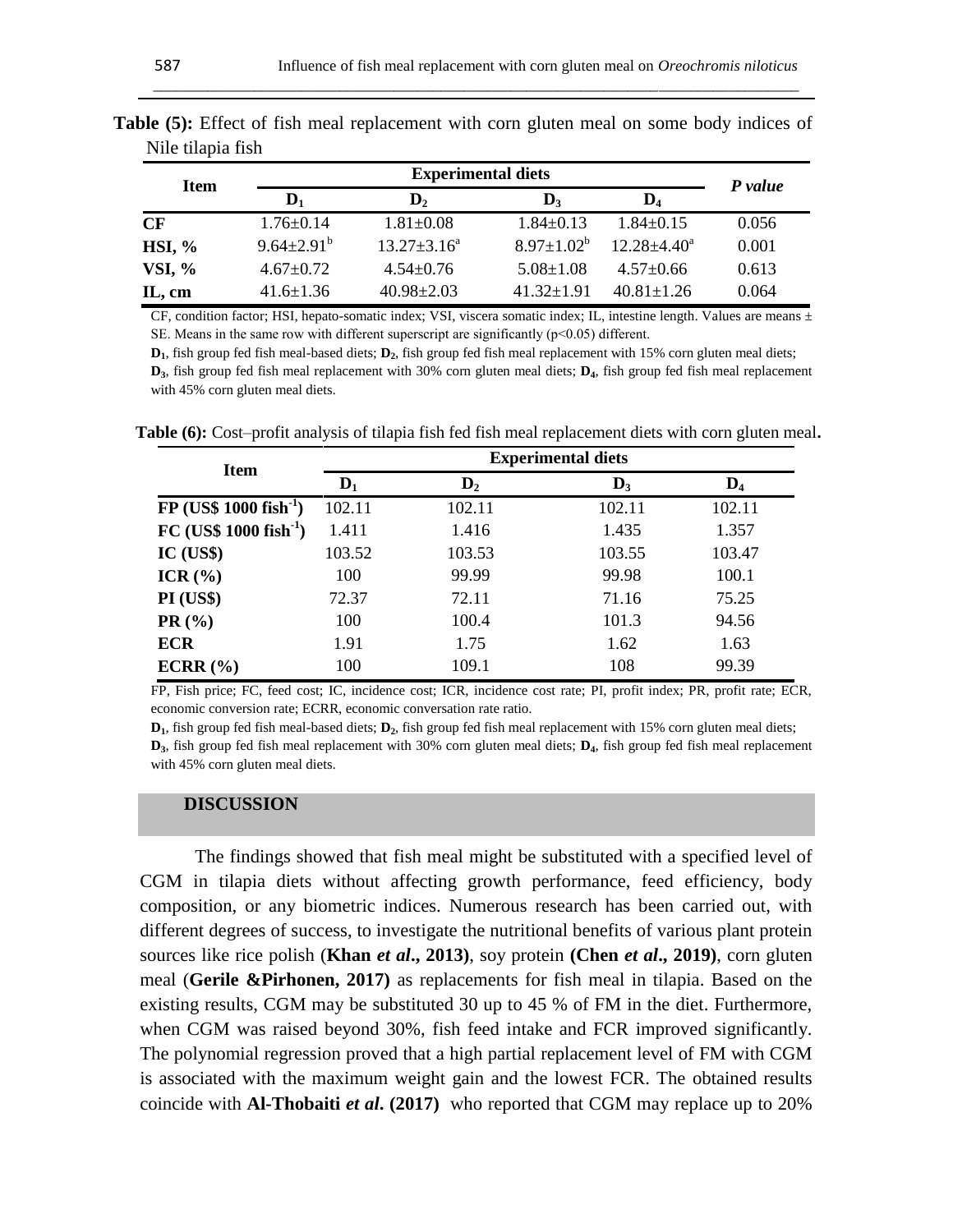of the FM content without affecting tilapia health. Furthermore, **Metwalli (2013)**  investigated that partial replacement of FM with CGM up to 75% might be applied in tilapia diets with no adverse impacts on performance, the efficiency of consumed feed, or blood characteristics. Hence, the FM replacement level with a high level of CGM in the diet of juvenile Japanese flounder is estimated to be 40 up to 60%, when the diet is complemented with essential amino acids **(Kikuchi, 1999)**. It should be highlighted that both cereals and their by-products contain low levels of essential amino acids like lysine and methionine (**Gatlin** *et al***., 2007)**. The amino acids were supplied in the current feeding trial to prevent the common deficiency of certain amino acids of CGM, particularly lysine. Many investigations have been performed on the role of supplemented amino acids in the diets of several fish species, including *Clarias gariepinus* **(Fasakin** *et al***., 2006)**, *Paralichthys olivaceus* (**Kikuchi, 1999)**, and *Oncorhynchus mykiss* **(Davies & Morris, 1997)**, which demonstrated that CGM enriched levels could be raised up to 16– 29%. Furthermore, there are many variables that may influence the high level of replacement across different fish species, such as the fish's ability to maintain critical amino acid requirements, digestibility, and diet formulation **(Kamalam** *et al***., 2017)**.

The condition factor (CF) represents physical and biological status, as well as modification in food reserves, and is therefore an indication of overall fish general health status. In addition, the hepatosomatic index (HSI) is an important indicator of an animal's energy supplies, particularly in fish **(Chellappa** *et al***., 1995)**. A substantial reduction in the hepatosomatic index indicated numerous hepatocytes disorders, including cytoplasmlysis and severe degeneration of proliferating hepatocytes **(Mehana** *et al***., 2020)**. According to our results, body biometric indices like condition factor (CF), total intestinal length (IL), and viscerasomatic index (VSI) showed no significant difference between the fish fed FM based diet and fish group fed FM replacement diet with graded levels of CGM. Moreover, the HSI values revealed significant improvements in cooperation with increasing CGM (45%) in the fish diet. Similarly, the obtained HSI values in this feeding trial were similar to those found in tilapia **(Metwalli, 2013)**, hybrid red tilapia **(Abdel &Atallah, 2016)** and *Tilapia zillii* **(Ibrahim** *et al***., 2008)**.

The crude protein, NFE, and ash levels of tilapia were significantly promoted with increasing inclusion levels of CGM in the diet, while the crude fat level was decreased substantially with rising CGM levels in the experimental diets. The obtained results agree with several recent findings in *Dicentrarchus labrax* **(Ballestrazzi** *et al***., 1994** and **Dias**  *et al***., 2005)** and *Oncorhynchus mykiss* **(Yamamoto** *et al***., 1995)** postulated that the partial replacement of FM with CGM markedly increased the fat and protein retention levels of the entire fish body composition. In contrast to the HSI values observed in the experiment, the total lipid level of tilapia muscle from fish fed a high level of CGMbased diet was significantly lower than values found in fish fed other diets, a situation that is likely related to CGM's inability to promote bile acid secretion throughout the gut **(Potter, 1995)**. Another attribution, this impact may be attributed to an increase in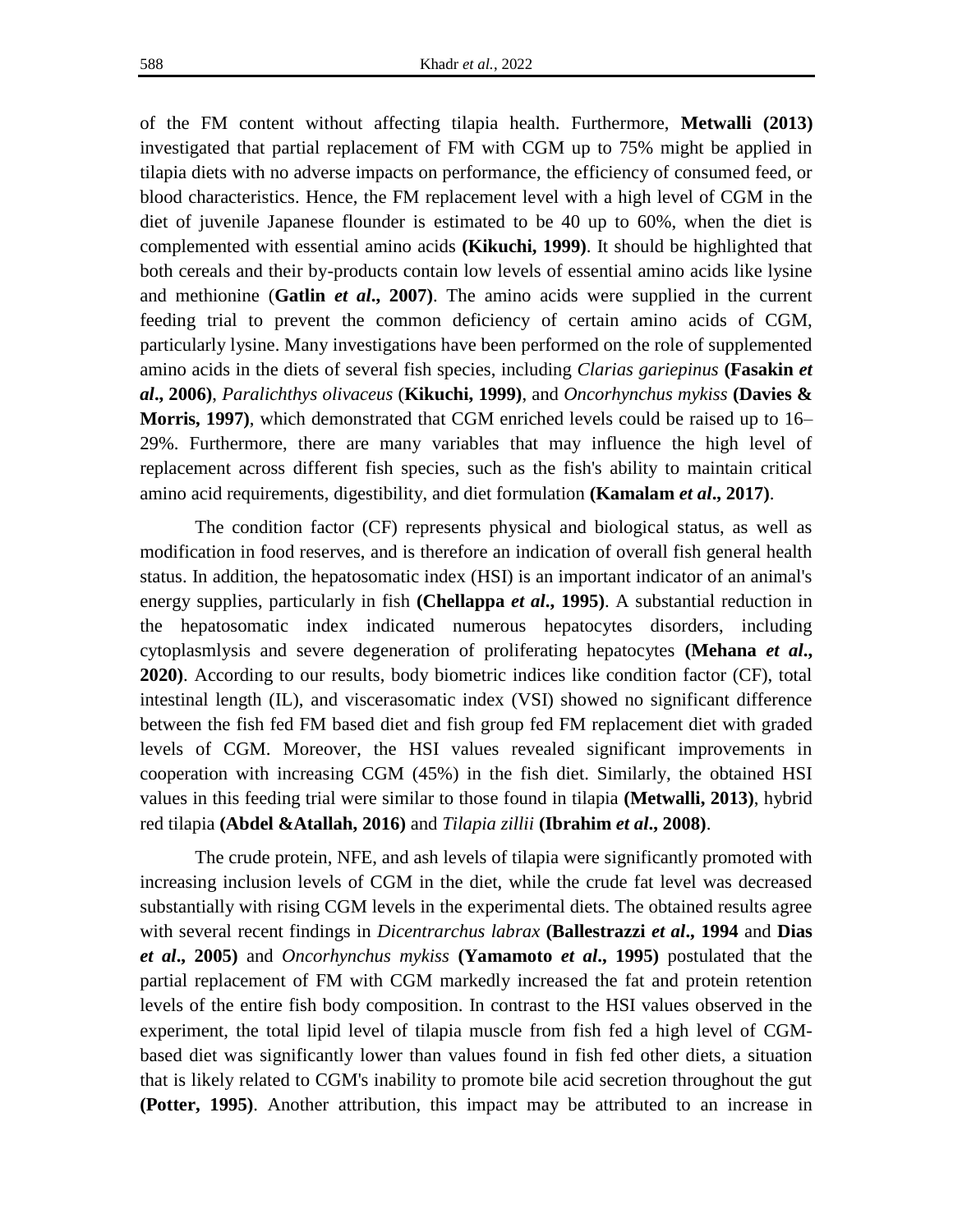hepatic apo B/E receptor activity, which increases hepatic absorption of very low-density lipoprotein (VLDL), as well as the fact that VLDL in fish contains more cholesterol than VLDL in mammals **(Dias** *et al***., 2005)**.

\_\_\_\_\_\_\_\_\_\_\_\_\_\_\_\_\_\_\_\_\_\_\_\_\_\_\_\_\_\_\_\_\_\_\_\_\_\_\_\_\_\_\_\_\_\_\_\_\_\_\_\_\_\_\_\_\_\_\_\_\_\_\_\_\_\_\_\_\_\_\_\_\_\_\_\_\_\_\_\_\_\_\_

In our feeding experiment, the cost–profit findings indicate that fish given  $D_4$  had the lowest ECR, feed cost, and profit index when compared to fish fed FM  $(D_1)$ . Despite showing the same tendencies as  $D_4$  in terms of performance, feed efficiency, and wholebody chemical analysis,  $D_3$  finished second to  $D_4$  in terms of economic assessment with a small margin. These results showed that a 30 up to 45 % substitution of FM with CGM  $(D_3$  and  $D_4$ ) is the best FM alternative resource for tilapia. In accordance with the present results, **El-Ebiary (2005)** reported that replacing up to 25% from FM with a different protein source in the tilapia diet significantly decreased the price of the formulated diet while keeping normal growth performance. Furthermore, one of the primary goals of FM replacement is to retain the cost-efficiency of the formulated diet while preserving the biological and environmental elements as a positive approach.

## **CONCLUSION**

The sustainability of fish meal is one of the most significant problems facing the aquaculture sector. Until recently, there has been no viable diet for tilapia based on corn gluten meal (CGM) supplemented by necessary amino acids as a complete or partial replacement for fish meal. Based on the findings of this research, CGM may be considered a useful protein source for tilapia. It has the potential to replace up to 45% of dietary FM while improving growth performance, feed consumption, chemical composition and the economic revenue of *O. niloticus*.

## **REFERENCES**

- **Abdel, M.Y.M.** and **Atallah, M.A. (2016)**. Influence of dietary Sorghum starch on growth performance, digestibility coefficient and some hepatic enzyme activities in hybrid red tilapia (*Oreochromis mossambicus* X *Oreochromis niloticus*) fingerlings. Fisheries and Aquaculture Journal, **7**: 162. doi:10.4172/2150-3508.1000162
- **Abo-Taleb, H.A.; Ashour, M.; Elokaby, M.A.; Mabrouk, M.M.; El-feky, M.M.; Abdelzaher, O.F.; Gaber, A.; Alsanie, W.F.** and **Mansour, A.T. (2021).** Effect of a new feed *Daphnia magna* (Straus, 1820), as a fish meal substitute on growth, feed utilization, histological status, and economic revenue of grey mullet, *Mugil cephalus* (Linnaeus 1758). Sustainability, **13**: 7093
- **Al-Thobaiti, A.; Al-Ghanim, K.; Ahmed, Z.; Suliman, E.** and **Mahboob, S. (2017).** Impact of replacing fish meal by a mixture of different plant protein sources on the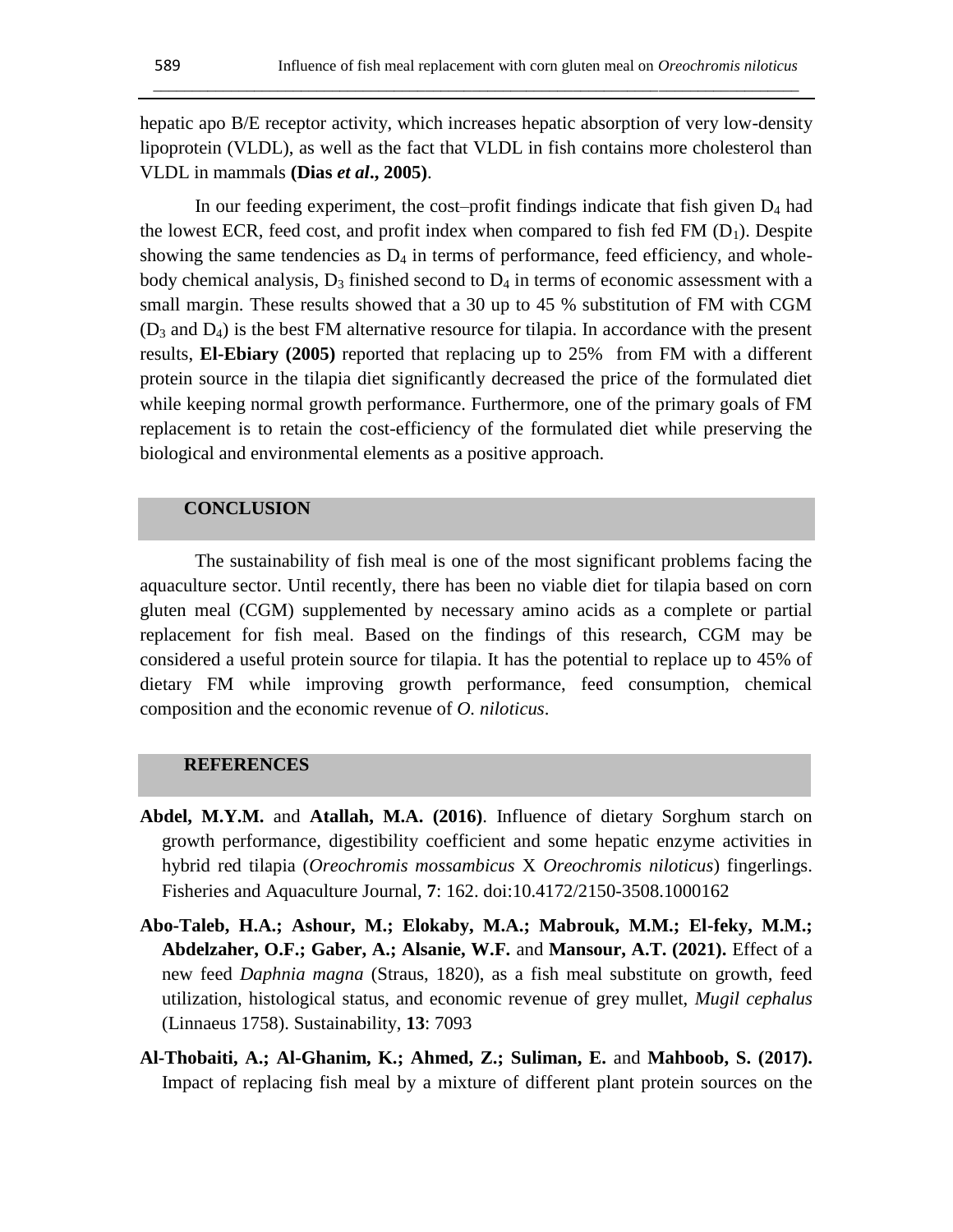growth performance in Nile Tilapia (*Oreochromis niloticus* L.) diets. Brazilian Journal of Biology, **78**: 525-534

- **Amerio, M.; Vignali, C.; Castelli, L.; Fiorentini, L. and Tibaldi, E. (1998).** Vegetable protein sources, protein evaluation indexes and 'ideal protein'of sea bream (*Sparus aurata*). Rivistataliana di Acquacoltura**,** 33: 135-145**.**
- **AOAC (2012).** Association of Official Analytical Chemists: Official Methods of Analysis. 19<sup>th</sup> Edn. Association of Official Analytical Chemists Washington, DC
- **Ayyat, M.S.; Ayyat, A.M.; Naiel, M.A.** and **Al-Sagheer, A.A. (2020).** Reversal effects of some safe dietary supplements on lead contaminated diet induced impaired growth and associated parameters in Nile tilapia. Aquaculture **515**: 734580
- **Ayyat, M.S, Abdel**‐ **Rahman, G.; Ayyat, A.M.; Abdel**‐ **Rahman, M.S.** and **Al**‐ **Sagheer, A.A. (2021).** Evaluation of leaf protein concentrate from *Beta vulgaris* and *Daucus carota* as a substitute for soybean meal in *Oreochromis niloticus* fingerlings diets. Aquaculture Research, **52**:3256–3269.
- **Ballestrazzi, R.; Lanari, D.; D'agaro, E.** and **Mion, A. (1994).** The effect of dietary protein level and source on growth, body composition, total ammonia and reactive phosphate excretion of growing sea bass (*Dicentrarchus labrax*). Aquaculture, **127**: 197-206
- **Boyd, C.E.** and **Tucker, C.S. (2012).** Pond aquaculture water quality management. Springer Science & Business Media, 1-685 pp.
- **Bulut, M.; Yiğit, M.; Ergün, S.; Kesbiç, O.S.; Acar, Ü.; Karga, M.** and **Güroy, D. (2014)**. Incorporation of corn gluten meal as a replacement for fish meal in the diets of two banded seabream (*Diplodus vulgaris*) juveniles. International Journal of Agri Science, **4**: 60-65
- **Chellappa, S.; Huntingford, F.; Strang, R.** and **Thomson, R. (1995)**. Condition factor and hepatosomatic index as estimates of energy status in male three‐ spined stickleback. Journal of Fish Biology, **47**: 775-787
- **Chen, Y.; Ma, J.; Huang, H.** and **Zhong, H. (2019)**. Effects of the replacement of fishmeal by soy protein concentrate on growth performance, apparent digestibility, and retention of protein and amino acid in juvenile pearl gentian grouper. Plos one, **14**: e0222780
- **Davies, S.** and **Morris, P. (1997)**. Influence of multiple amino acid supplementation on the performance of rainbow trout, *Oncorhynchus mykiss* (Walbaum), fed soya based diets. Aquaculture Resear, **28**: 65-74
- **Dias, J.; Alvarez, M.; Arzel, J.; Corraze, G.; Diez, A.; Bautista, J.** and **Kaushik, S. (2005)**. Dietary protein source affects lipid metabolism in the European seabass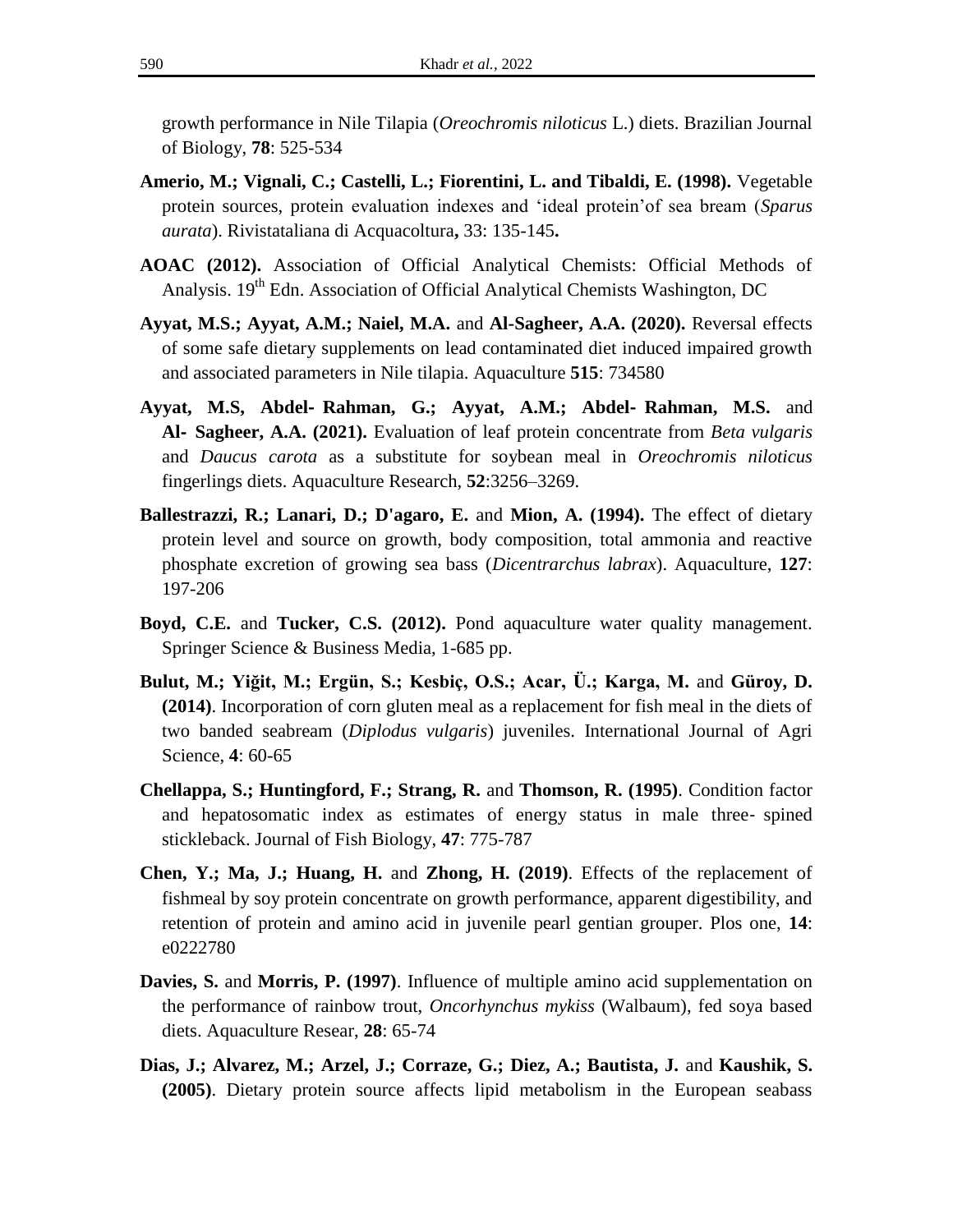(*Dicentrarchus labrax*). Comparative Biochemistry and Physiology Part A: Molecular & Integrative Physiology, **142**: 19-31

\_\_\_\_\_\_\_\_\_\_\_\_\_\_\_\_\_\_\_\_\_\_\_\_\_\_\_\_\_\_\_\_\_\_\_\_\_\_\_\_\_\_\_\_\_\_\_\_\_\_\_\_\_\_\_\_\_\_\_\_\_\_\_\_\_\_\_\_\_\_\_\_\_\_\_\_\_\_\_\_\_\_\_

- **Ding, Z.; Zhang, Y.; Ye, J.; Du, Z.** and **Kong, Y. (2015)**. An evaluation of replacing fish meal with fermented soybean meal in the diet of *Macrobrachium nipponense*: growth, nonspecific immunity, and resistance to *Aeromonas hydrophila*. Fish & shellfish immunology, **44**: 295-301
- **El-Ebiary, E. (2005).** Use of soybean meal and/or corn gluten meal as partial substitutes for fish meal in Nile tilapia (*Oreochromis niloticus*) fingerling diets. Egyptian Journal of aquatic research, **31**: 432-442
- **El-Sayed, A.F.M. (1999).** Alternative dietary protein sources for farmed tilapia, *Oreochromis* spp. Aquaculture, **179**: 149-168
- **Fasakin, E.; Davies, S.** and **Akegbejo-Samson, Y. (2006).** Efficacy of maize gluten supplemented with crystalline L-lysine in the diets for the African clariid catfish, *Clarias gariepinus* (Burchell, 1822). Journal of Animal & Vetrinary Advances, **5**(3): 237-243.
- **Gatlin, D.M.; Barrows, F.T.; Brown, P.; Dabrowski, K.; Gaylord, T.G.; Hardy, R.W.; Herman, E.; Hu, G.; Krogdahl, Å.** and **Nelson, R. (2007).** Expanding the utilization of sustainable plant products in aquafeeds: a review. Aquaculture research, **38**: 551-579
- **Gerile, S.** and **Pirhonen, J. (2017).** Replacement of fishmeal with corn gluten meal in feeds for juvenile rainbow trout (*Oncorhynchus mykiss*) does not affect oxygen consumption during forced swimming. Aquaculture, **479**: 616-618
- **Güroy, B.; Şahin, İ.; Kayalı, S.; Mantoğlu, S.; Canan, B.; Merrifield, D.; Davies, S.**  and **Güroy, D. (2013).** Evaluation of feed utilization and growth performance of juvenile striped catfish *Pangasianodon hypophthalmus* fed diets with varying inclusion levels of corn gluten meal. Aquaculture Nutrition, **19**: 258-266
- **Ibrahim, S.; Shalloof, K.** and **Salama, H. (2008).** Effect of environmental conditions of Abu-Zabal Lake on some biological, histological and quality aspects of fish. Global Veterinaria, **2**: 257-270
- **Jahanbakhshi, A.; Ramazi, F.G.** and **Soudagar, M. (2012).** Effects of dietary corn gluten supplementation on body composition and growth performance in common carp (*Cyprinus carpio*) juvenile. Global Veterinaria, **9**: 85-88
- **Kamalam, B.S.; Medale, F.** and **Panserat, S. (2017).** Utilisation of dietary carbohydrates in farmed fishes: new insights on influencing factors, biological limitations and future strategies. Aquaculture, **467**: 3-27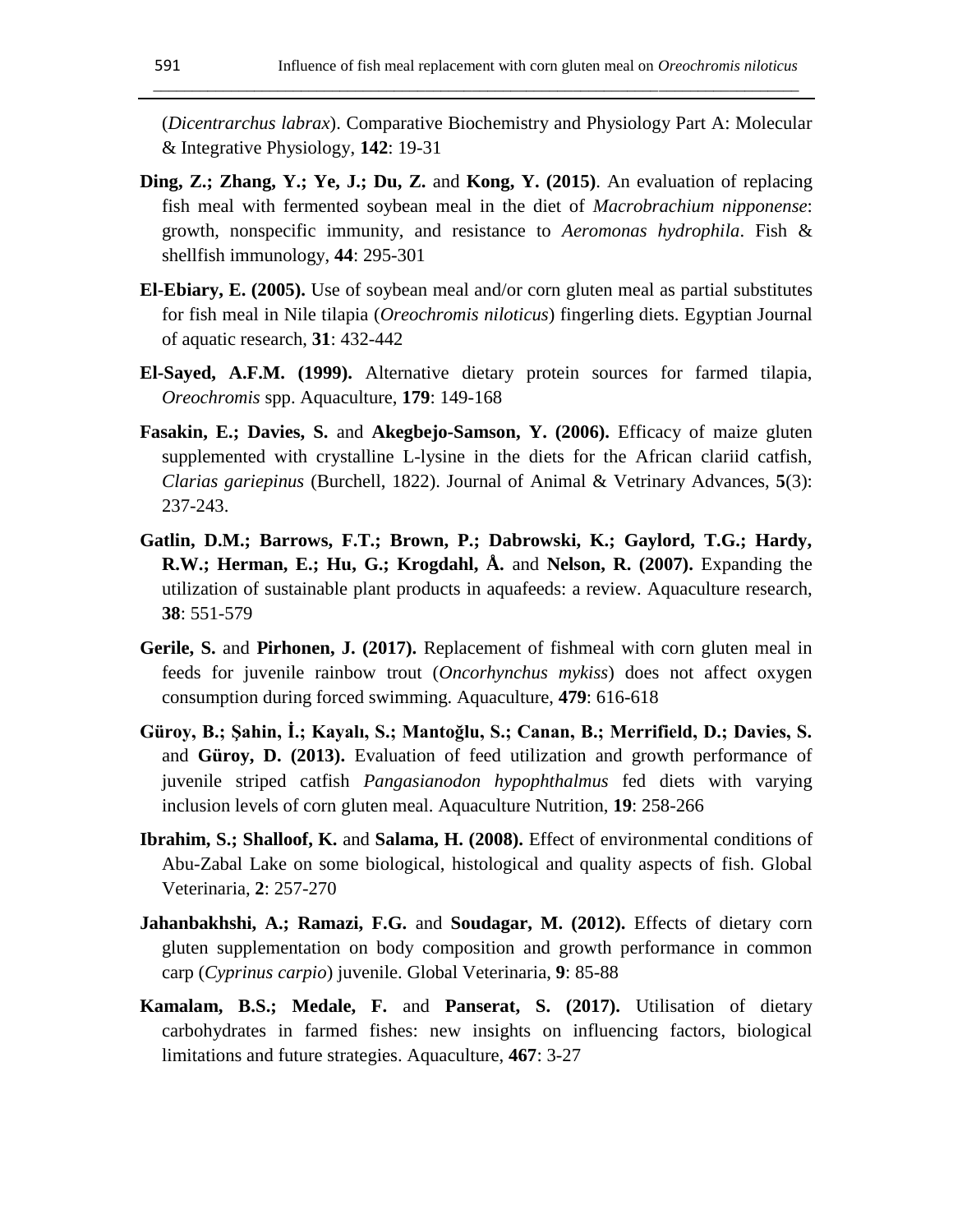- **Khafaga, A.F.; Naiel, M.A.; Dawood, M.A;** and **Abdel-Latif, H.M. (2020).** Dietary *Origanum vulgare* essential oil attenuates cypermethrin-induced biochemical changes, oxidative stress, histopathological alterations, apoptosis, and reduces DNA damage in Common carp (*Cyprinus carpio*). Aquatic Toxicology, **228**: 105624
- **Khan, M.; Siddique, M.** and **Zamal, H. (2013).** Replacement of fish meal by plant protein sources in Nile tilapia (*Oreochromis niloticus*) diet: growth performance and utilization. Iranian Journal of Fisheries Sciences, **12**(4):864- 872.
- **Kikuchi, K. (1999).** Partial replacement of fish meal with corn gluten meal in diets for Japanese flounder *Paralichthys olivaceus*. Journal of the World Aquaculture Society, **30**: 357-363
- **Mehana, E.E.; Khafaga, A.F.; Elblehi, S.S.; El-Hack, A.; Mohamed, E.; Naiel, M.A.; Bin-Jumah, M.; Othman, S.I.** and **Allam, A.A. (2020).** Biomonitoring of heavy metal pollution using acanthocephalans parasite in ecosystem: an updated overview. Animals, **10**: 811
- **Metwalli, A. (2013).** Effects of partial and total substitution of fish meal with corn gluten meal on growth performance, nutrients utilization and some blood constituents of the Nile tilapia *Oreochromis niloticus*. Egyptian Journal of Aquatic Biology and Fisheries, **17**: 91-100
- **Naiel, M.A.; Ismael, N.E.** and **Shehata, S.A. (2019).** Ameliorative effect of diets supplemented with rosemary (Rosmarinus officinalis) on aflatoxin B1 toxicity in terms of the performance, liver histopathology, immunity and antioxidant activity of Nile Tilapia (*Oreochromis niloticus*). Aquaculture, **511**: 734264
- **Naiel, M.A.; Ismael, N.E.; Abd El-hameed, S.A.** and **Amer, M.S. (2020a).** The antioxidative and immunity roles of chitosan nanoparticle and vitamin Csupplemented diets against imidacloprid toxicity on *Oreochromis niloticus*. Aquaculture, **523**: 735219
- **Naiel, M.A.; Ismael, N.E.; Negm, S.S.; Ayyat, M.S.** and **Al-Sagheer, A.A. (2020b).**  Rosemary leaf powder–supplemented diet enhances performance, antioxidant properties, immune status, and resistance against bacterial diseases in Nile Tilapia (*Oreochromis niloticus*). Aquaculture, **526**: 735370
- **Nandakumar, S.; Ambasankar, K.; Ali, S.S.R.; Syamadayal, J.** and **Vasagam, K. (2017).** Replacement of fish meal with corn gluten meal in feeds for Asian seabass (*Lates calcarifer*). Aquaculture International, **25:** 1495-1505
- **Pereira, T.** and **Oliva- Teles, A. (2003).** Evaluation of corn gluten meal as a protein source in diets for gilthead sea bream (*Sparus aurata* L.) juveniles. Aquaculture Research, **34**: 1111-1117